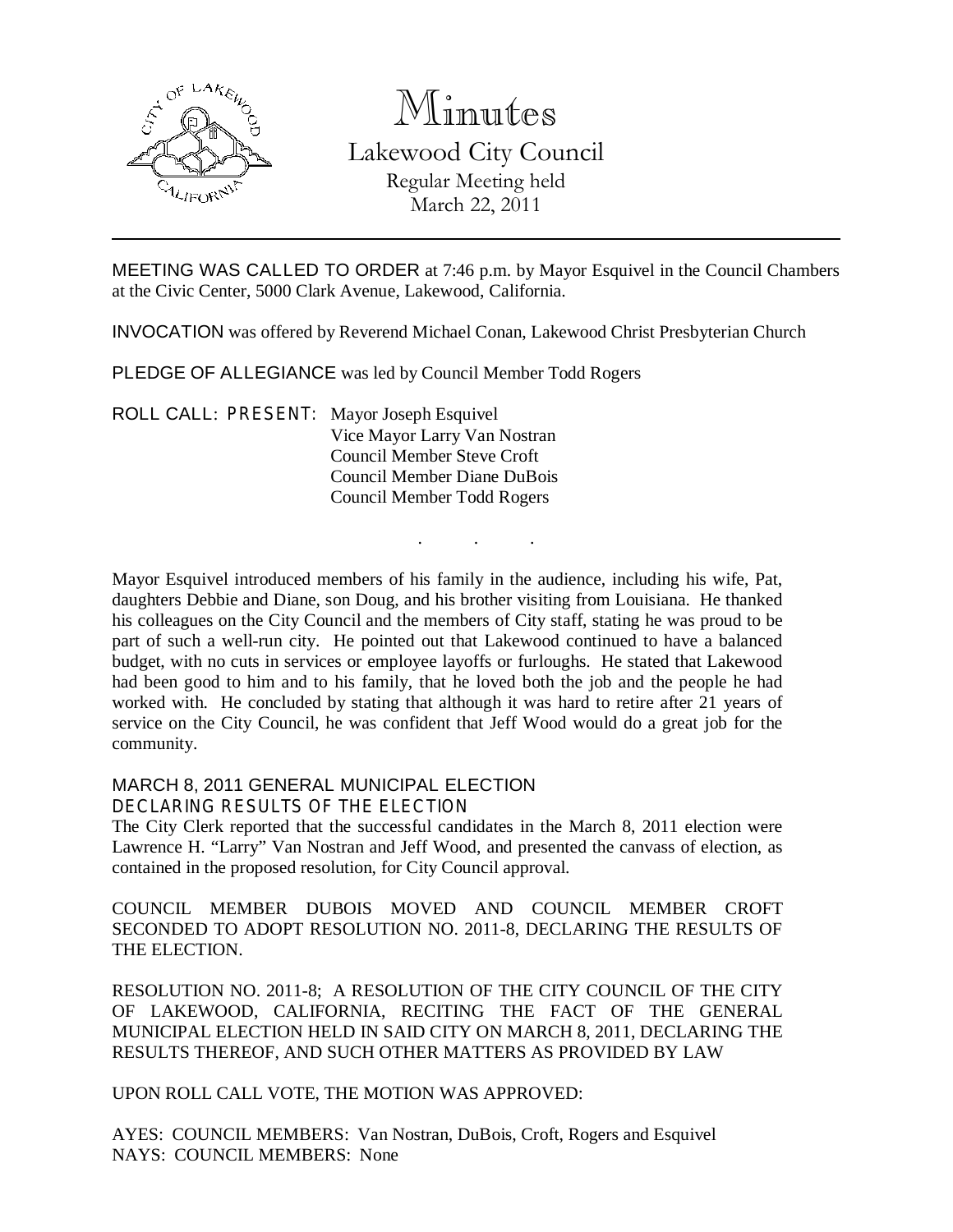#### MARCH 8, 2011 GENERAL MUNICIPAL ELECTION - Continued

Vice Mayor Van Nostran presented outgoing Mayor Esquivel with a plaque and scrapbook commemorating his year of service as Mayor. Vice Mayor Van Nostran also presented Mrs. Pat Esquivel with a bouquet of flowers in recognition of her support for her husband and the many demands made on their time during his year as mayor.

#### ADMINISTRATION OF THE OATH OF OFFICE

The City Clerk administered the Oath of Office to Council Members-elect Larry Van Nostran and Jeff Wood. Each Council Member signed the oath and was presented with a Certificate of Election.

Council Member Wood assumed his seat at the dais. He introduced the members of his family present in the audience, including his wife, Mary Jane, and daughters, Kaitlin and Courtney. He stated he was encouraged by all of the support he had received throughout the election process and would continue to work to merit their trust.

. . .

#### ANNUAL REORGANIZATION OF CITY COUNCIL

ELECTION OF MAYOR AND VICE MAYOR

Council Member Rogers stated that Larry Van Nostran had first been elected to the City Council in 1975 and had been re-elected 9 times, with 8 terms as Mayor. Larry was the founder of the Lakewood Youth Sports Hall of Fame program, the President of the California Joint Powers Insurance Authority Executive Committee, and active in community organizations. He stated that he had served with Larry on the City Council for the past ten years and knew him to be a fierce defender of the quality of life in Lakewood.

#### COUNCIL MEMBER ROGERS MOVED AND COUNCIL MEMBER DUBOIS SECONDED TO NOMINATE LARRY VAN NOSTRAN TO SERVE AS MAYOR. THERE BEING NO OBJECTION, LARRY VAN NOSTRAN WAS DECLARED MAYOR BY ACCLAMATION.

Mayor Van Nostran stated he was grateful to the voters of Lakewood for demonstrating their trust in him by re-electing him to another term of office and thanked his colleagues for their confidence in selecting him for the office Mayor. He thanked the City staff for their work and commitment that contributed to the stability and success of Lakewood, especially City Manager Howard Chambers. He expressed his determination to work as a team with his City Council colleagues to meet the challenges of the coming year, such as: job losses affecting Lakewood families; State and Federal budget deficits; State takeaways of local revenue; declining support for neighborhood schools and loss of local control over neighborhoods. He reviewed his priorities for the coming year as: public safety; neighborhood preservation; transparency; economic development; and reducing outrageous regulations. He concluded by stating that regardless of the challenges, he was not discouraged because Lakewood had one of the finest law enforcement teams in the nation; despite the recession, had growing retail and restaurant sectors; had a wonderful, diverse population with active volunteers; and had a city government that listened and responded to the community.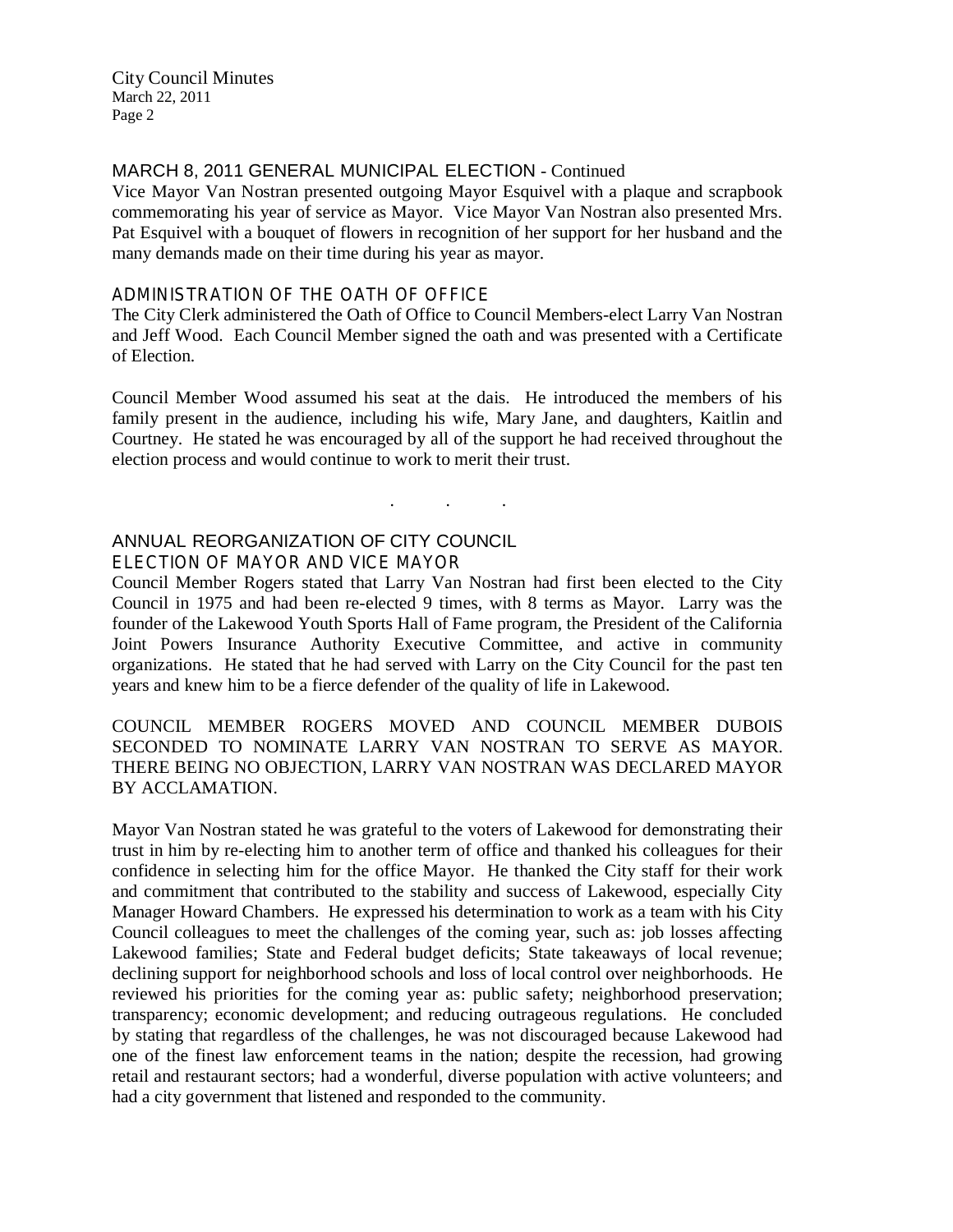### ANNUAL REORGANIZATION OF CITY COUNCIL

ELECTION OF MAYOR AND VICE MAYOR - Continued

Council Member Croft stated that Diane DuBois had served the City well for many years as a member of Lakewood's Planning and Environment Commission and that since being elected to the City Council had been an excellent representative on behalf of the City on committees like Ronald McDonald House and the Metropolitan Transportation Authority Board.

COUNCIL MEMBER CROFT MOVED AND COUNCIL MEMBER ROGERS SECONDED TO NOMINATE DIANE DUBOIS TO SERVICE AS VICE MAYOR. THERE BEING NO OBJECTION, DIANE DUBOIS WAS DECLARED VICE MAYOR BY ACCLAMATION.

. . .

#### ROUTINE ITEMS:

Mayor Van Nostran announced that Routine Item 1 would be considered separately.

COUNCIL MEMBER CROFT MOVED AND VICE MAYOR DUBOIS SECONDED TO APPROVE ROUTINE ITEMS 2 THROUGH 12.

- RI-2 Approval of Personnel Transactions
- RI-3 Approval of Registers of Demands
- RI-4 Approval of Monthly Report of Investment Transactions
- RI-5 RESOLUTION NO. 2011-9; A RESOLUTION OF THE CITY COUNCIL OF THE CITY OF LAKEWOOD VACATING A WATER PIPELINE EASEMENT LOCATED AT 6482 SOUTH STREET WITHIN THE CITY OF LAKEWOOD
- RI-6 Acceptance of Notice of Completion for Public Works Project No. 09-8; Traffic Signal Modifications and Fire Station PreEmpt; Christopher R. Morales, Inc.
- RI-7 Acceptance of Notice of Completion for Public Works Project No. 09-5; Demolition of Properties for Scattered Lot Acquisition Program; J&G Industries, Inc.
- RI-8 Acceptance of Transfer of Interest in Real Properties Located at the Northeast Corner of Clark Avenue and Del Amo Boulevard to the City of Lakewood by the Lakewood Redevelopment Agency
- RI-9 Authorization for Additional Street Paving and Approval of Change Order for Public Works Project No. 11-2, Silvia Construction, Inc.
- RI-10 Authorization for Additional Watermain Replacement and Approval of Change Order for Public Works Project No. 11-1, T.A. Rivard, Inc.
- RI-11 Approval of Amendment to Agreement with Tri-Com Fire and Electric Co. for Fire Extinguisher and Life Safety Equipment Maintenance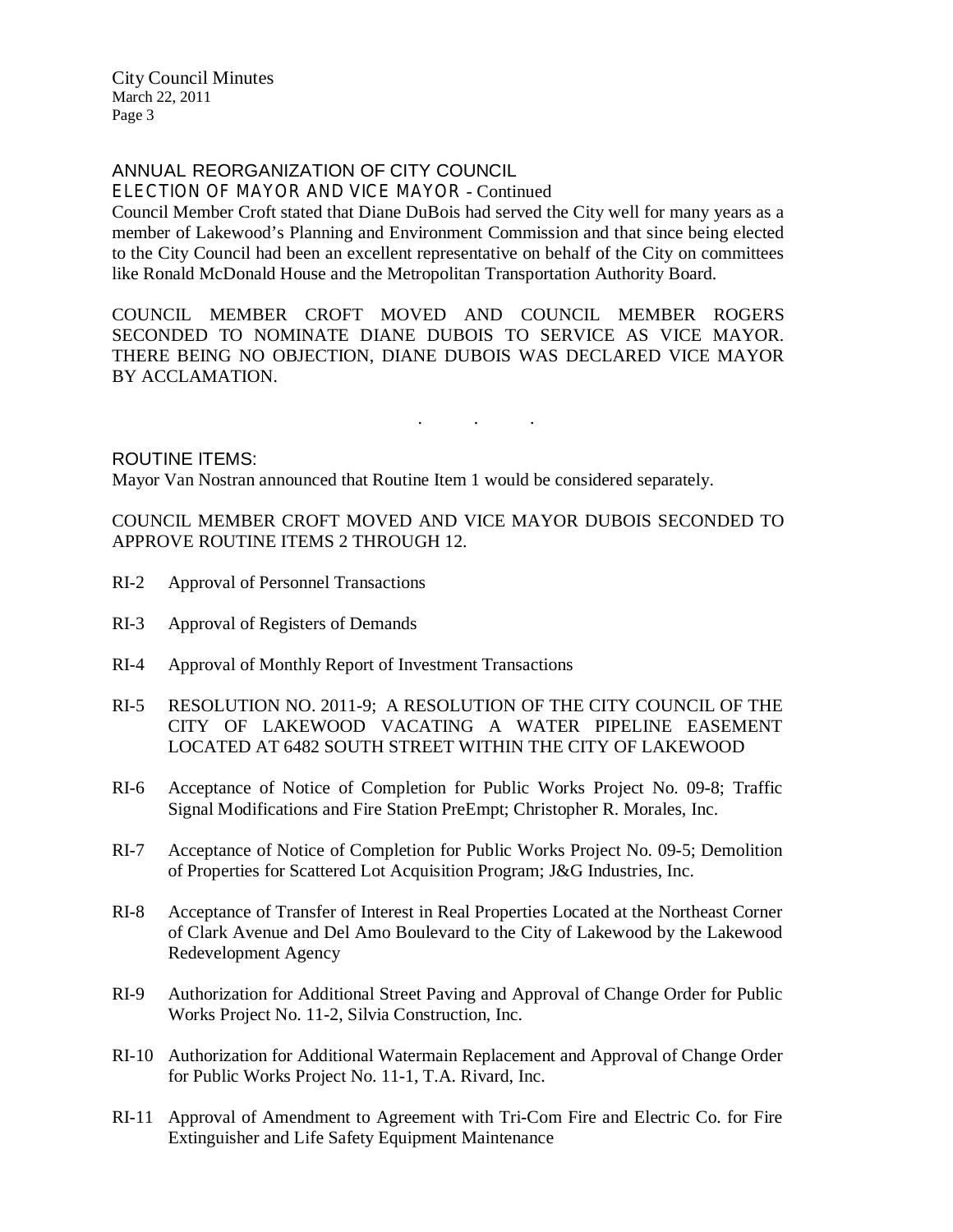ROUTINE ITEMS: Continued

RI-12 Approval of Change Order for Public Works Project No. 09-9, Re-Roofing Improvements - Nixon Yard Garage; Roofing Standards

UPON ROLL CALL VOTE, THE MOTION WAS APPROVED:

AYES: COUNCIL MEMBERS: Rogers, Croft, Wood, DuBois and Van Nostran NAYS: COUNCIL MEMBERS: None

COUNCIL MEMBER ROGERS MOVED AND COUNCIL MEMBER CROFT SECONDED TO APPROVE ROUTINE ITEM 1.

RI-1 Approval of Minutes of the Meetings held February 22, and March 8, 2011

UPON ROLL CALL VOTE, THE MOTION WAS APPROVED:

AYES: COUNCIL MEMBERS: Rogers, Croft, DuBois and Van Nostran NAYS: COUNCIL MEMBERS: None ABSTAIN: COUNCIL MEMBERS: Wood

2.1 • ADOPTION OF SIGNATURE RESOLUTIONS

City Attorney Steve Skolnik advised that the proposed resolutions were procedural documents that were legally necessary to enable the City's financial transactions and could be enacted with a single motion and vote.

. . .

RESOLUTION NO. 2011-10; A RESOLUTION OF THE CITY COUNCIL OF THE CITY OF LAKEWOOD AUTHORIZING THE CITY TREASURER TO DEPOSIT FUNDS FOR SAFEKEEPING AND INVESTMENT AND AUTHORIZING WITHDRAWAL OF FUNDS FROM DEPOSITORIES

RESOLUTION NO. 2011-11; A RESOLUTION OF THE CITY COUNCIL OF THE CITY OF LAKEWOOD AUTHORIZING THE USE OF THE MANUAL, FACSIMILE AND/OR ELECTRONIC SIGNATURE OF L.H. VAN NOSTRAN, MAYOR, IN THE EXECUTION OF PUBLIC SECURITIES AND INSTRUMENTS OF PAYMENT

RESOLUTION NO. 2011-12; A RESOLUTION OF THE CITY COUNCIL OF THE CITY OF LAKEWOOD AUTHORIZING THE USE OF THE MANUAL, FACSIMILE AND/OR ELECTRONIC SIGNATURE OF DIANE DUBOIS, MAYOR PRO TEM, IN THE EXECUTION OF PUBLIC SECURITIES AND INSTRUMENTS OF PAYMENT

VICE MAYOR DUBOIS MOVED AND COUNCIL MEMBER CROFT SECONDED TO ADOPT RESOLUTIONS NO. 2011-10 THROUGH NO. 2011-12. UPON ROLL CALL VOTE, THE MOTION WAS APPROVED:

AYES: COUNCIL MEMBERS: Rogers, Croft, Wood, DuBois and Van Nostran NAYS: COUNCIL MEMBERS: None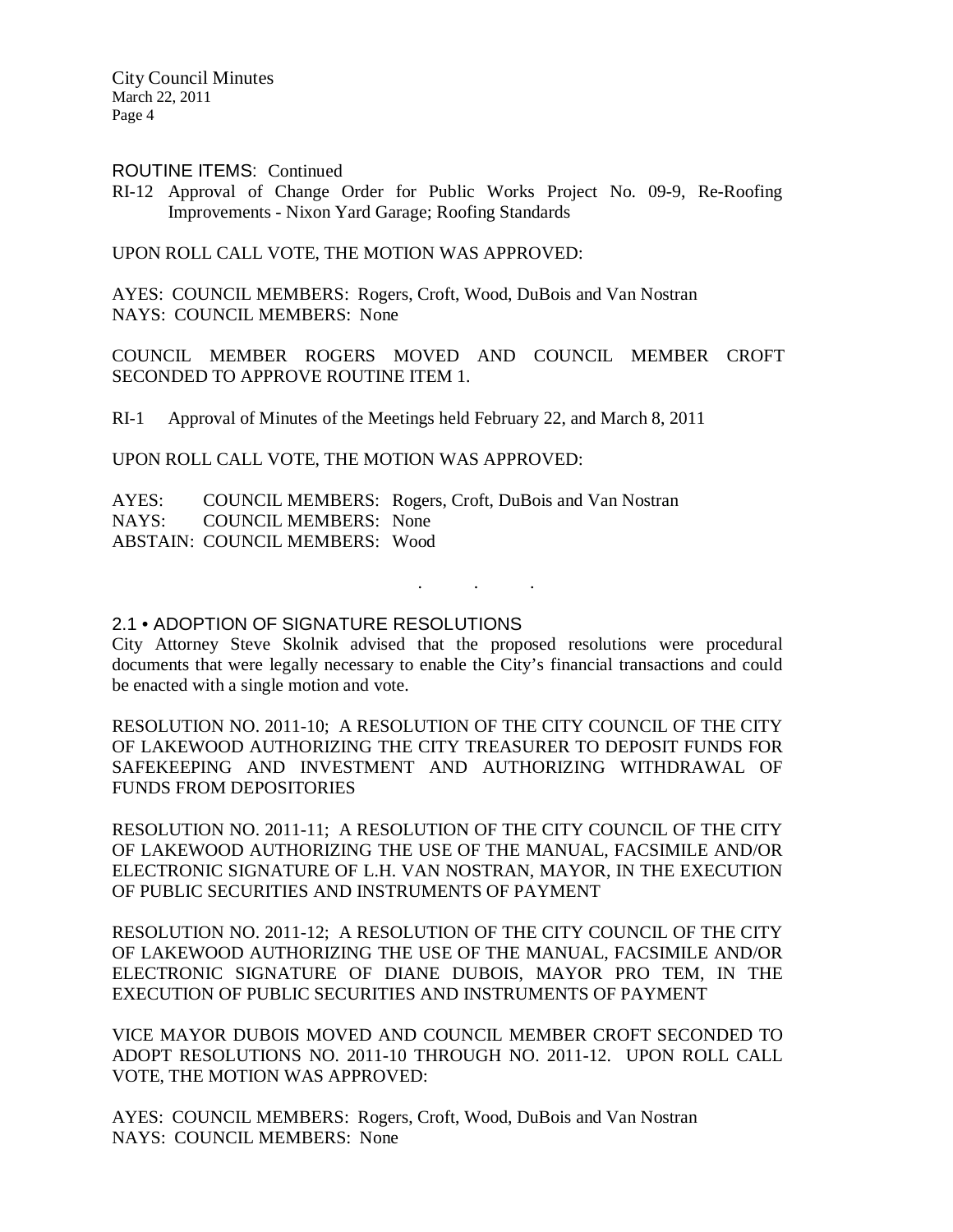At 8:25 p.m., the Regular Meeting of the City Council was recessed for the Meeting of the Lakewood Redevelopment Agency. At 8:28 p.m., the City Council Meeting was reconvened.

 $\mathcal{L}$  . The set of  $\mathcal{L}$  is a set of  $\mathcal{L}$ 

. . .

ORAL COMMUNICATIONS: None

#### ADJOURNMENT

There being no further business to be brought before the City Council, Mayor Van Nostran adjourned the meeting at 8:28 p.m.

Respectfully submitted,

Denise R. Hayward, CMC City Clerk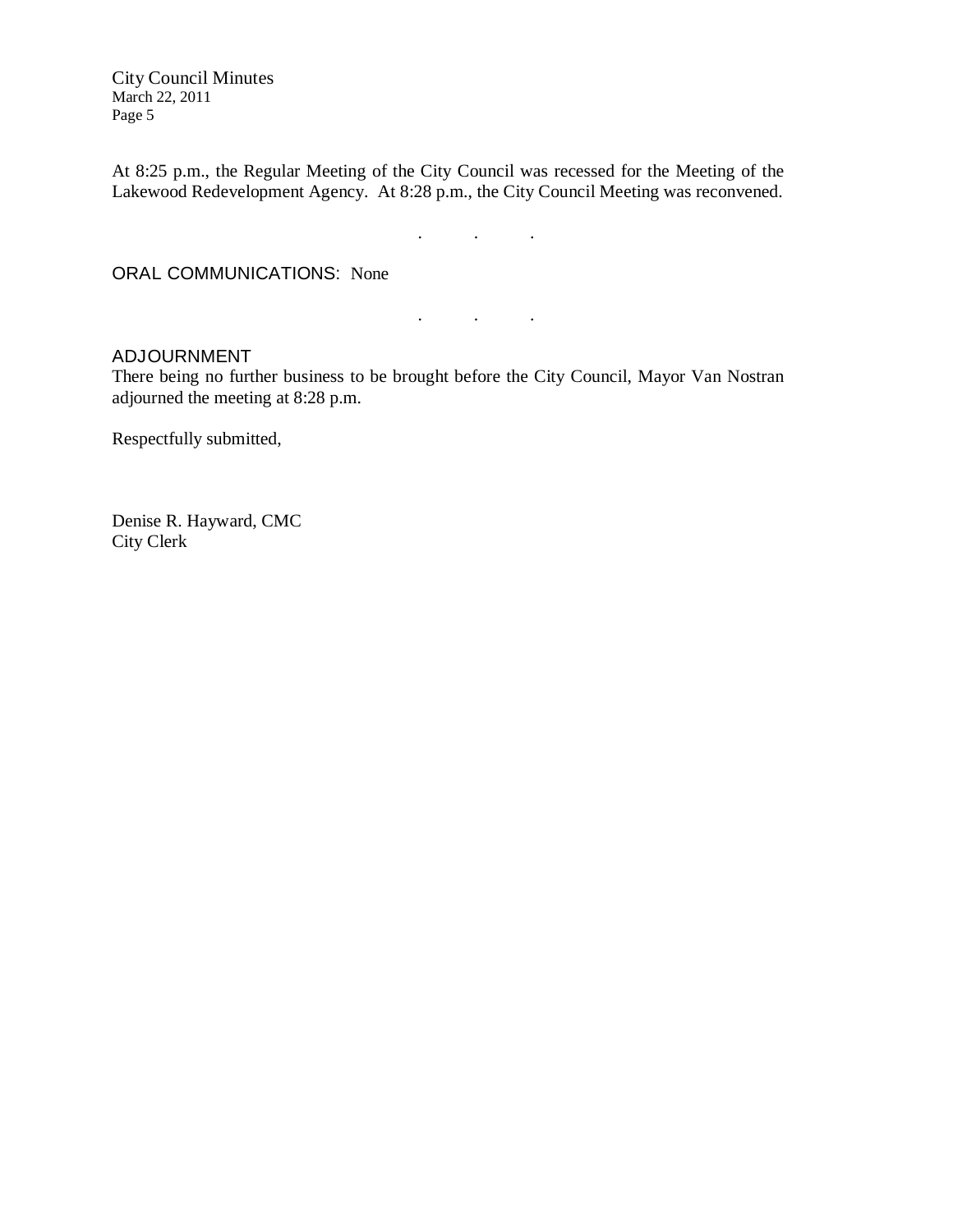## City of Lakewood

I, Denise R. Hayward, City Clerk of the City of Lakewood, County of Los Angeles, State of California, do hereby certify that I have canvassed the returns of the General Municipal Election held in said City on the 8th day of March, 2011, and find that the number of votes given at each precinct and the number of votes given in the City to persons voted for the Office of Member of the City Council for which said persons were candidates were as follows:

| <b>County Precincts</b>         | (1,7,12,13,30) | (1,7,12,13,30) | (3,4,8,9,16,85) | (3,4,8,9,16,85) | (15, 20, 21, 25) | (15, 20, 21, 25) | $(10, 19, 23, 27, 28, 82)$ $(10, 19, 23, 27, 28, 82)$ |               | (31, 32, 34, 35, 38) |
|---------------------------------|----------------|----------------|-----------------|-----------------|------------------|------------------|-------------------------------------------------------|---------------|----------------------|
| <b>Lakewood Precincts</b>       | PCT#           | PCT#           | PCT#            | PCT#            | PCT#             | PCT#             | PCT#                                                  | PCT#          | PCT#                 |
|                                 |                | 1 VBM          | 3               | 3 VBM           | 15               | <b>15 VBM</b>    | 19                                                    | <b>19 VBM</b> | 31                   |
| <b>Registered Voters</b>        | 4090           | 4090           | 4907            | 4907            | 3223             | 3223             | 4494                                                  | 4494          | 4165                 |
| Voter turnout                   | 5%             | 6%             | 5%              | 8%              | 5%               | 8%               | 7%                                                    | 9%            | 5%                   |
| <b>Ballots cast</b>             | 222            | 255            | 242             | 391             | 175              | 242              | 298                                                   | 411           | 207                  |
| Lawrence H. "Larry" Van Nostran | 143            | 178            | 112             | 223             | 85               | 136              | 161                                                   | 241           | 115                  |
| Joy Janes                       | 61             | 69             | 77              | 108             | 63               | 83               | 101                                                   | 119           | 54                   |
| Jeff Wood                       | 107            | 95             | 130             | 192             | 98               | 108              | 162                                                   | 180           | 102                  |
| Marisa Perez                    | 42             | 38             | 46              | 51              | 35               | 39               | 49                                                    | 71            | 48                   |
| <b>Marc Titel</b>               | 60             | 70             | 69              | 90              | 36               | 58               | 76                                                    | 104           | 42                   |
| <b>Total Votes</b>              | 413            | $-450$         | $434 -$         | 664             | 317              | 424              | 549                                                   | 715           | $\frac{361}{2}$      |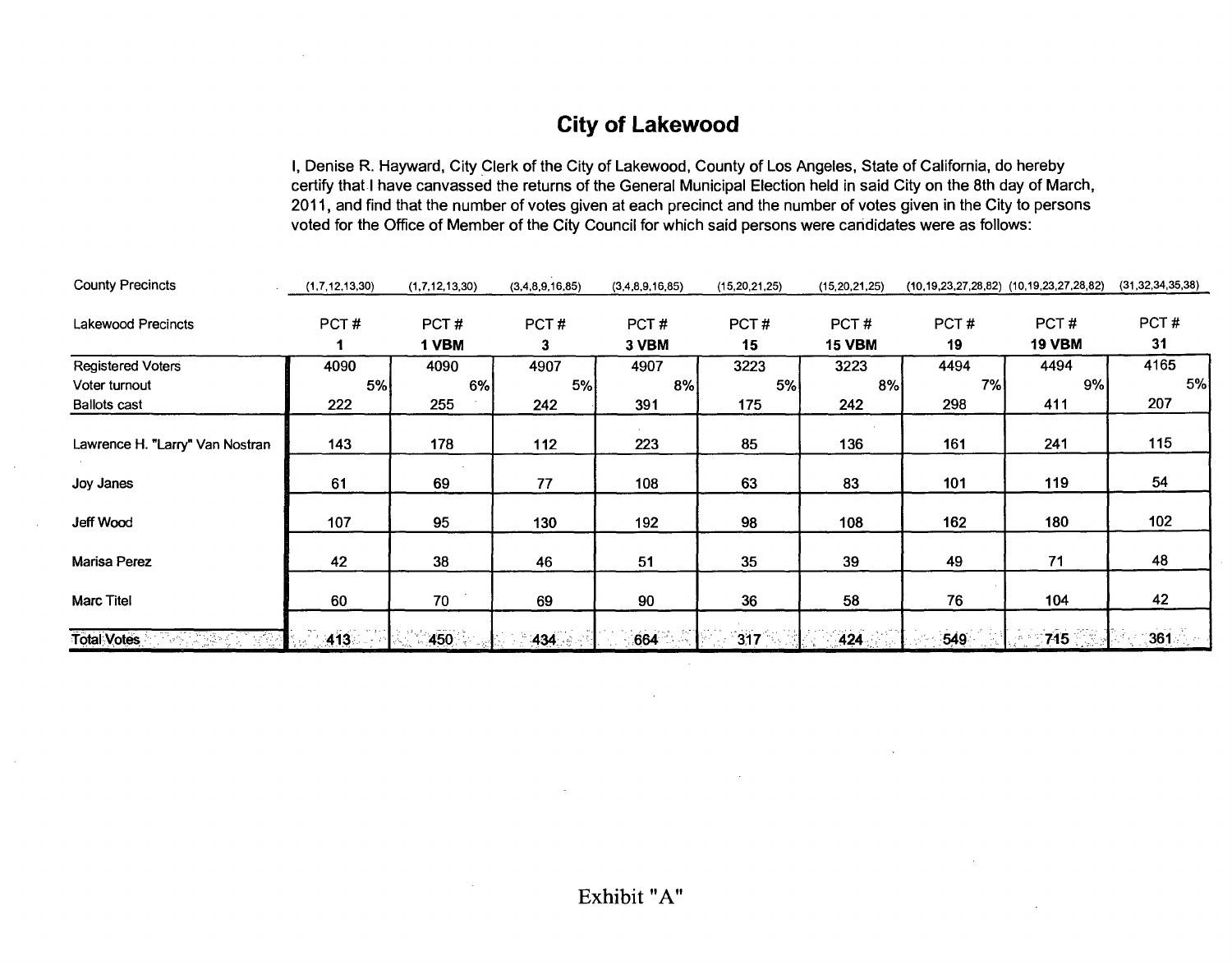| <b>County Precincts</b>         | (31, 32, 34, 35, 38) | (37, 40, 45, 48, 112) | (37, 40, 45, 48, 112) | (42, 43, 46, 50) | (42, 43, 46, 50) |      |               | $(52,55,57,59,60,69)$ $(52,55,57,59,60,69)$ $(53,54,62,64,66,67)$ $(53,54,62,64,66,67)$ |               |
|---------------------------------|----------------------|-----------------------|-----------------------|------------------|------------------|------|---------------|-----------------------------------------------------------------------------------------|---------------|
| <b>Lakewood Precincts</b>       | PCT#                 | PCT#                  | PCT#                  | PCT#             | PCT#             | PCT# | PCT#          | PCT#                                                                                    | PCT#          |
|                                 | <b>31 VBM</b>        | 40                    | <b>40 VBM</b>         | 42               | <b>42 VBM</b>    | 52   | <b>52 VBM</b> | 53                                                                                      | <b>53 VBM</b> |
| <b>Registered Voters</b>        | 4165                 | 3585                  | 3585                  | 3230             | 3230             | 4421 | 4421          | 4781                                                                                    | 4781          |
| Voter turnout                   | 8%                   | 5%                    | 8%                    | 7%               | 10%              | 6%   | 11%           | 7%                                                                                      | 10%           |
| <b>Ballots cast</b>             | 336                  | 196                   | 300                   | 213              | 307              | 248  | 504           | 316                                                                                     | 480           |
| Lawrence H. "Larry" Van Nostran | 215                  | 99                    | 178                   | 110              | 167              | 129  | 271           | 129                                                                                     | 253           |
| Joy Janes                       | 99                   | 87                    | 101                   | 67               | 91               | 70   | 155           | 128                                                                                     | 143           |
| Jeff Wood                       | 128                  | 84                    | 123                   | 117              | 150              | 124  | 201           | 154                                                                                     | 210           |
| Mansa Perez                     | 50                   | 44                    | 55                    | 51               | 41               | 54   | 102           | 70                                                                                      | 89            |
| <b>Marc Titel</b>               | 103                  | 35                    | 75                    | 37               | 71               | 65   | 107           | 72                                                                                      | 104           |
| <b>Total Votes</b>              | 595                  | 349                   | 532                   | 382              | 520              | 442  | 836           | 553                                                                                     | 799           |

÷.